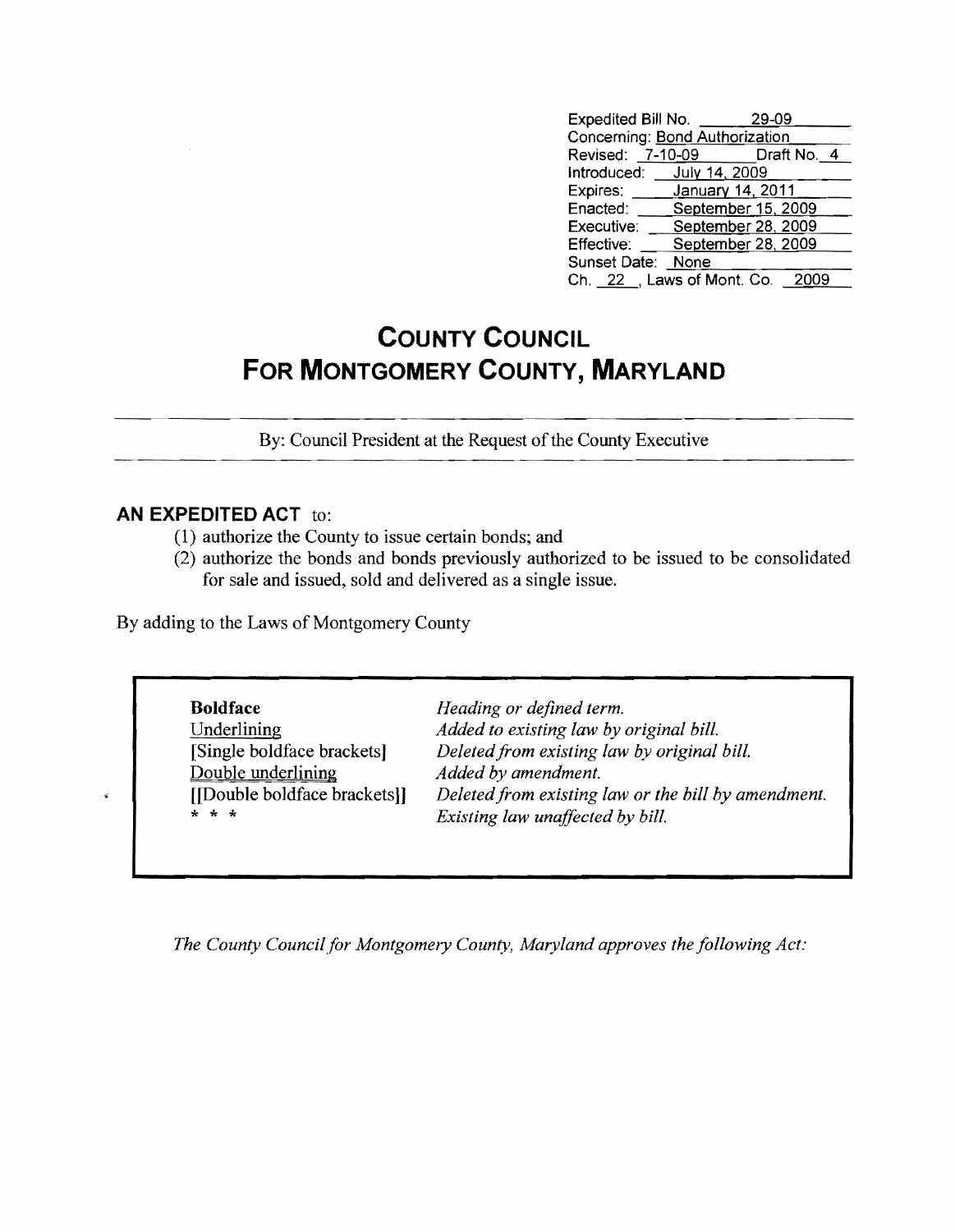| 1              |                                                                                          | Section 1. The following is added to the Laws of Montgomery County:          |  |
|----------------|------------------------------------------------------------------------------------------|------------------------------------------------------------------------------|--|
| $\overline{2}$ |                                                                                          | The County may at any time and from time to time sell up to \$453,900,000    |  |
| 3              |                                                                                          | in general obligation bonds under Chapter 20 for any project included in an  |  |
| 4              | approved Capital Improvements Program as follows:                                        |                                                                              |  |
| 5              | (a)                                                                                      | an aggregate principal amount not exceeding \$272,500,000 for public         |  |
| 6              |                                                                                          | facilities as defined in Section $20-14(a)$ ;                                |  |
| $\overline{7}$ | (b)                                                                                      | an aggregate principal amount not exceeding \$64,600,000 for public          |  |
| 8              |                                                                                          | facilities as defined in Section 20-14(b);                                   |  |
| 9              | (c)                                                                                      | an aggregate principal amount not exceeding \$58,700,000 for public          |  |
| 10             |                                                                                          | facilities as defined in Section $20-14(c)$ ;                                |  |
| 11             | (d)                                                                                      | an aggregate principal amount not exceeding \$57,100,000 for public          |  |
| 12             |                                                                                          | facilities as defined in Section $20-14(d)$ ; and                            |  |
| 13             | <u>(e)</u>                                                                               | an aggregate principal amount not exceeding \$1,000,000 for public           |  |
| 14             |                                                                                          | facilities as defined in Section $20-14(f)$ .                                |  |
| 15             |                                                                                          | Any bonds issued and sold by the County under this Act constitute an         |  |
| 16             | <u>irrevocable pledge of the full faith and credit and unlimited taxing power of the</u> |                                                                              |  |
| 17             |                                                                                          | County. The proceeds from these bonds may be used to pay the first 6 months' |  |
| 18             | interest on the bonds or any costs of public facilities as provided in an order of the   |                                                                              |  |
| 19             | County Executive.                                                                        |                                                                              |  |
| 20             | In accordance with Section 2C of Article 31 of the Maryland Code, the                    |                                                                              |  |
| 21             | <u>County Executive by order may determine that all or any of these bonds and any</u>    |                                                                              |  |
|                |                                                                                          |                                                                              |  |

22 bonds authorized by any other County law may be consolidated for sale and issued,

23 sold, and delivered as a single issue of bonds.

24 25 The County Executive must determine all matters relating to the amounts of bonds to be sold, advertisement, sale, issuance, delivery, and payment of the